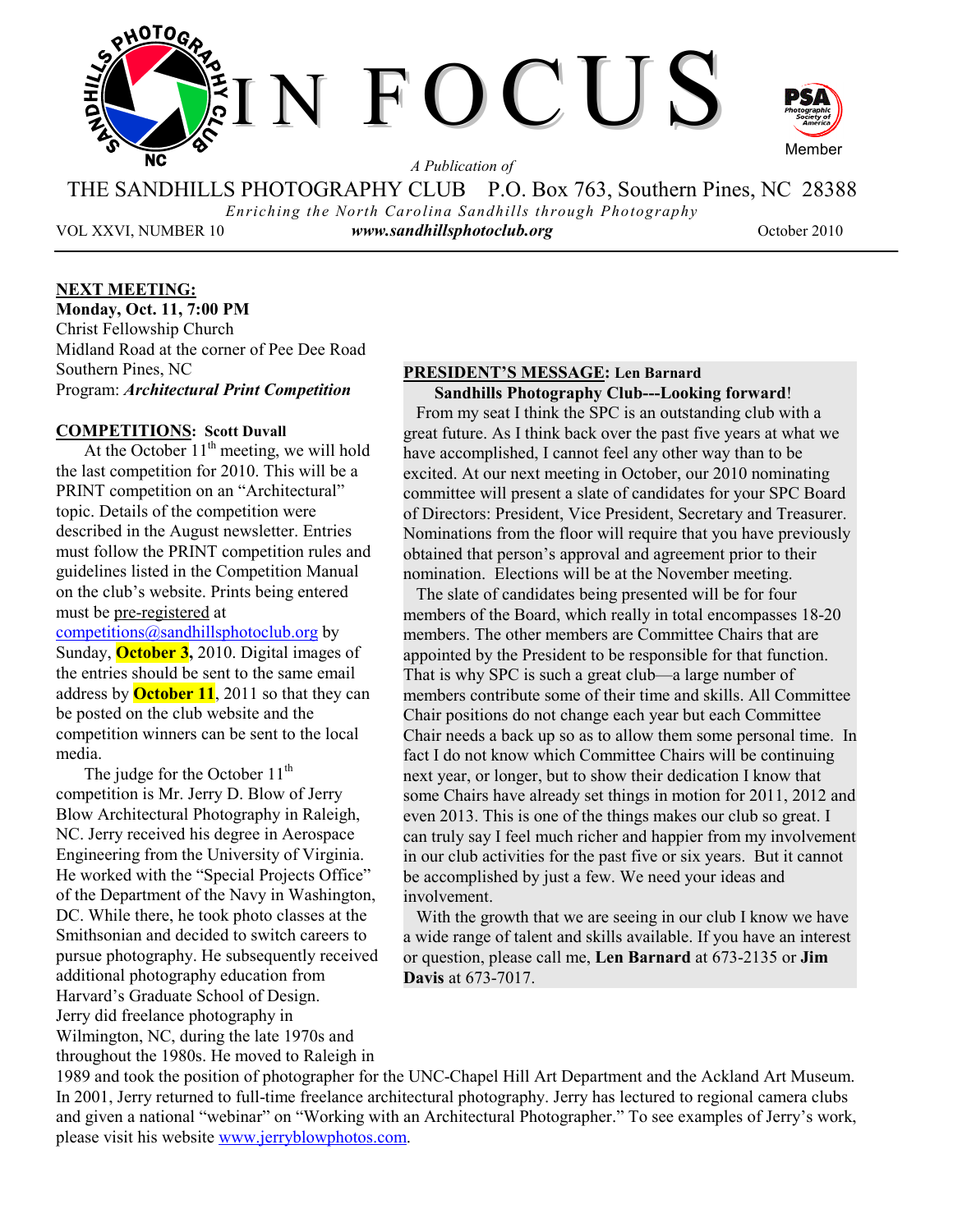#### **PROGRAMS: Jim Davis**

The November program will be "A Special Evening with You, Your Pictures and George Butt." It will be entertaining, educational, and enjoyable. George Butt will be available to discuss and interact with any of our members who submit images for discussion. You will have a chance to describe your ideas about your image, and George will offer a real time critique. Unlike in our competitions, you will be able to make comments to the judge and even question the judge's comments. It should be a fun-filled evening.

Be thinking about images you would like to submit. We will accept images at the competition email address *after* the October competition meeting.

There will be more information at the October meeting and in the November newsletter. Stay tuned.

 Our December program will be the annual **Christmas** dinner on Dec. 13. Mark your calendar and see **page 5** of the newsletter for the reservation form, which you should complete and give or mail to **Dave Verchick**. Deadline is **Nov. 30**!

#### **WORKSHOPS: Bill Matthews**

#### **Dues Increase**

 A new membership dues schedule was approved at the September 2010 meeting for the Sandhills Photography Club. The new dues are \$45 per year for single membership and \$60 per year for a family membership. The \$20 per year for student membership remains the same. The new dues are effective for 2011.

 Along with the approved dues increase for 2011,the following changes are being implemented. A new member joining and paying annual dues at the October meeting or later will have membership for the balance of that year plus the next full year. Also the practice of allowing one-half year dues after midyear will be discontinued.

## *A Brief History of the Camera, Basic Photography and Resizing & RAW Revisited* **with Bill Matthews**  Saturday, October 23, 9:30 - 11:30AM

Burlingame Room, Sandhills Community College Horticultural Center

This workshop will address a number of photography topics in response to questions frequently asked by members. From pinholes to zoom lenses, from wet plates to silicon digital sensors, cameras have come a long way in the 200 years since a camera first produced a recorded image. Some characteristics remain the same while others have undergone radical change. A brief historical review of the evolution of the camera should help us better understand the marvelous instruments that we hold in our hands today.

Once upon a time the essential elements of picture taking--*shutter speed*, *f-stop, focus* and *film speed*--were standard terms in the vocabulary of most practicing photographers. Then came George Eastman's Brownie camera and "You push the button and we do the rest!" - the forerunner of current "point and shoot." No, you don't have to knows the difference between an f-stop and a shutter speed to take a picture, but knowledge of these basic concepts helps to develop a better understanding and appreciation of the process and most likely will lead to more satisfying photographs.

Resizing, a necessary evil in the preparation of digital images for projection, has been a difficult concept for many club members ever since our first digital competition. In this workshop very basic graphic illustrations will be used to hopefully clarify this often-confusing subject.

**RAW** has become a common term in digital photography. More and more photographers now prefer to shoot in this format, but many ask, "What is it?" The details will be left to the several books devoted to the subject, but the basic concept will be explained and the pros and cons of working with this increasingly popular image format will be identified.

*Please sign up* for this workshop by emailing or calling Bill (wmatth@embarqmail.com or 692-8254).

#### *The Fascinating World of LAB* **with Bob Biamonte**

Saturday, November 6 10:00AM - NOON Sandhills Community College, Little Hall, Room 227 (second floor)

LAB is a color space of Photoshop. Some things that are difficult to do in the RGB color space are easy in LAB. This space is terrific when working with landscapes, foliage, canyon, and mountain photos, so bring some with you to this workshop. When you need an exact color, you can do it in this space. If you have never worked in LAB color, you will want to take this workshop. Suggestions for workshops are always appreciated. Please pass them on to Bill Matthews, 692-8254 or wmatth@embarqmail.com.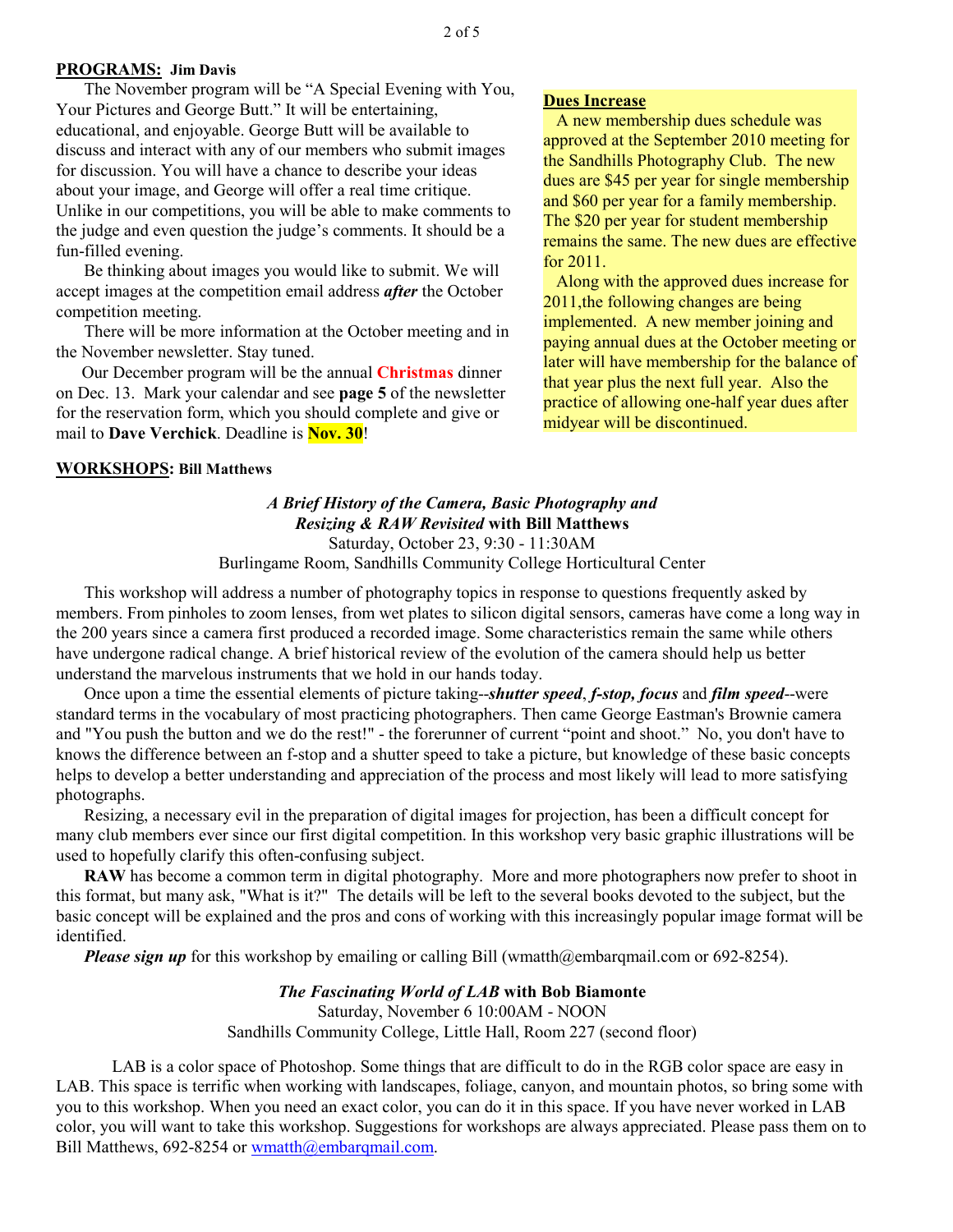#### 3 of 5

#### **MEMBERSHIP: Alison Earl**



 As of the September 2010 meeting we are at **109** paid members, along with our five (5) honorary members, bringing us to **114!** 

 A new member joining us at the September meeting was **Jim McCusker**. Hopefully I'll get back some info soon to share with everyone. Please join me in welcoming Jim!

**PLEASE NOTE**: The Sandhills Photography Club's membership list will be distributed to all members during the month of October. It will contain members' names, addresses, phone numbers and email addresses. This information is NOT

shared outside the club. If there is ANY reason why you do not want your information shared with other members of the club, please contact me AS SOON AS POSSIBLE at theearls@nc.rr.com or call at home 910-215-0316.

**NOTICE:** If you have any changes to your information (address, email, phone, etc), *PLEASE* let **me** know and I will let the rest of the board know. I keep a roster of all members and their information. Email me at the earls @nc.rr.com or call at home (910) 215-0316. Thanks!

## **EXHIBITS: June White The Result of a Team Effort**

The opening of the Campbell House show is behind us but from what I have heard from the public and members of the SPC, it was very well received. There were a total of 90 photographs on display. Five photographs were sold during the reception! Approximately 275 people were in attendance.

 As I walked around, I heard many questions being asked about the various styles of photography on display. This was certainly a reflection of the diversity of skills within our photo club and made it a most interesting show.

 Many people deserve a special "thank you" for helping make our show a success: **Paula Taggart**, along with the refreshment committee provided great food. Those lovely flowers from **Pat** and **Jim Davis** were the centerpieces of the food-laden table. And who can forget the wine purchase and pouring skills of Wine Steward, **Dave Powers**, and his team, **Tom Reedy** and **Don Hiscott**? We appreciate and thank all the club members who took the time and effort to share their latest work. **Glenn Gilchrist's** photograph on the invitation along with **Susan Capstick's** publicity for "The Pilot" article all helped to make this event a success.

 If you have a chance to meet the folks at the Campbell House, do thank them for being so helpful to our group. Katherine, Chris, Jeanne and Paula (who hung the work) were wonderful to work with and deserve our praise.

#### **FALL FIELD TRIP**: **Dave Powers**

Rooms have been booked and plans have been made for our fall field trip to Asheville. I found a website, www.gadling.com that identified Asheville as one of the 10 top spots in the United States for photography.

 All who registered at the Holiday Inn have received an email about the events for the trip. It is not too late to join us. Please let me know if you would like to go or if you will be joining us but not staying at the Holiday Inn.

 Email me at dpowers4@nc.rr.com or call me at 910-692-2539.

#### **MONTHLY FINANCIAL REPORT: Dave Verchick**

| July 30, 2010 | Beginning balance | <b>Monthly Financial Report Regular Account</b><br>\$4969.28 |
|---------------|-------------------|--------------------------------------------------------------|
| Aug. 31, 2010 | Ending balance    | \$4989.36                                                    |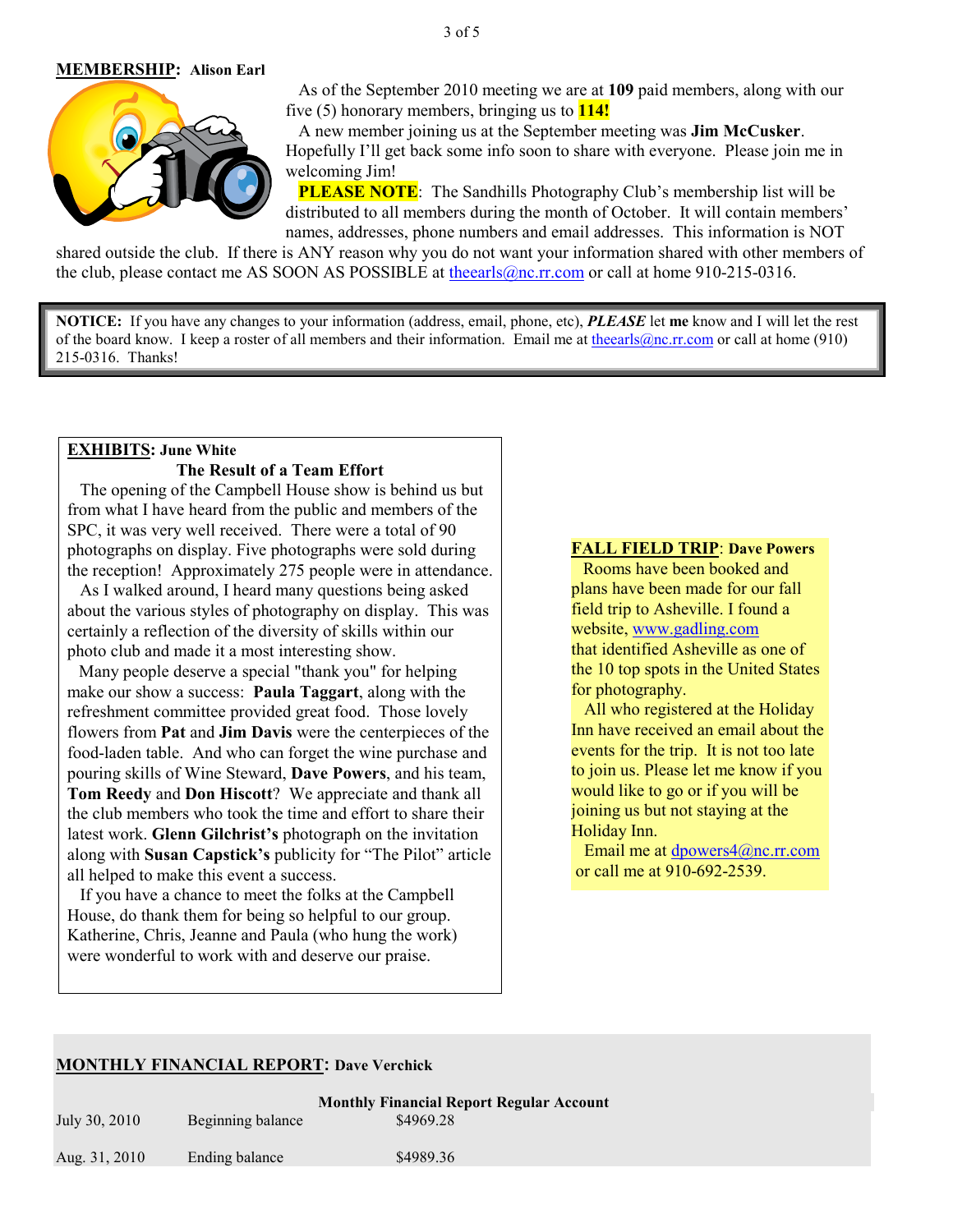| <b>2010 SPC Board Members</b> |  |
|-------------------------------|--|
|-------------------------------|--|

| President                    | Len Barnard                   | 673-2135 |
|------------------------------|-------------------------------|----------|
| <b>Vice President</b>        | Jim Davis                     | 673-7017 |
| Secretary                    | Tom Reedy                     | 295-2674 |
| Treasurer                    | Dave Verchick                 | 246-2080 |
| <b>Past President</b>        | Don Hiscott                   | 295-9544 |
| Programs                     | Jim Davis                     | 673-7017 |
| Competition                  | <b>Scott Duvall</b>           | 673-1501 |
| Exhibitions                  | June White                    | 692-6385 |
| Hospitality                  | <b>Bill Sheppard</b>          | 944-1219 |
| Publicity                    | <b>Susan Capstick</b>         | 295-1832 |
| Workshops                    | <b>Bill Matthews</b>          | 692-8254 |
| Newsletter                   | Ann Stephens                  | 673-2091 |
| Library                      | Gisela Danielson              | 673-0521 |
| PSA Rep                      | Jim Smith                     | 673-4744 |
| Membership                   | Alison Earl                   | 215-0316 |
| Website                      | <b>Brady Smith</b>            | 947-3946 |
| Club Photographer Jim McGill |                               | 295-6686 |
| <b>Field Trips</b>           | Kathy Green (Spring) 525-0190 |          |
| Dave Powers (Fall) 692-2539  |                               |          |
| Day Trips                    | Mike Stratil                  | 949-6518 |
| <b>Scavenger Hunt</b>        | Jill Margeson                 | 673-1497 |
|                              |                               |          |

 **Happy**, our tireless traveling bird is now rested and ready to accompany you. He has just returned from a trip to Australia, maintaining his composure while the plane's engine caught fire on the way "down under." See the club's website for **Nancy Wehr**'s photo showing Happy on the front steps of the Sydney Opera House.

 Happy also recently dredged up some energy to drive 1,200 miles through the rocky shores, high volcanic elevations, and giant ponderosas of Oregon. Egypt is on his itinerary next, and maybe an outing with you!

 These travel shots are turning into a wonderful Power Point show for you all. Look on the club website for "Happy Travels" and sign up with Jill or June: 910- 673-1497 (Jill) for West End area or 910- 692-6385 (June) for Southern Pines area.

## **PHOTO EQUIPMENT CLASSIFIED**

**FOR SALE - Contact Beth Allison at 910-638-5657** 

*Please note date change:* 

Epson Stylus Photo R1800 printer: highly rated printer. Used only a few times. Price is \$200 or best offer. This includes two (2) sets of cartridges**.** 

Please make offer. Call number above or email Bethallison44@yahoo.com

The Sandhills Photography Club is offering the following equipment for sale:

- One pair Optimus wireless speakers with transmitter, Radio Shack #40-1372. \$18.00 or best offer.
- 1 Kodak Ektagraphic III AM carousel slide projector with 100-150 mm f/3.5 lens. \$35.00 or best offer.

Please contact Bill Matthews (692-8254) for more information.

*If you wish to buy or sell photo equipment, send your ad to Ann Stephens at astephens95@nc.rr.com. Ads run for two issues unless you request otherwise.* 

## **LIBRARY: Gisela Danielson**

**LIBRARY CLOSE OUT ALL Library books are going to be sold at \$2.00 per book!** 

 During the **October** and **November** meetings, our members will be able to purchase any library book for \$2.00. The proceeds will go towards the purchase of a new digital projector.

## **Photoshop Tip of the Month: Bob Biamonte**

#### **Fine-tuning with the Quick Selection tool**

 When adding or subtracting small areas with the Quick Selection tool (W), your results will be more accurate if you use the Zoom tool (Z) for a close view and then use a smaller brush tip combined with shorter strokes

*NEXT BOARD MEETING***: Thursday, Oct. 21, 2:00 PM, Sandhills Community College Horticultural Gardens Visitor** 

**Center.**